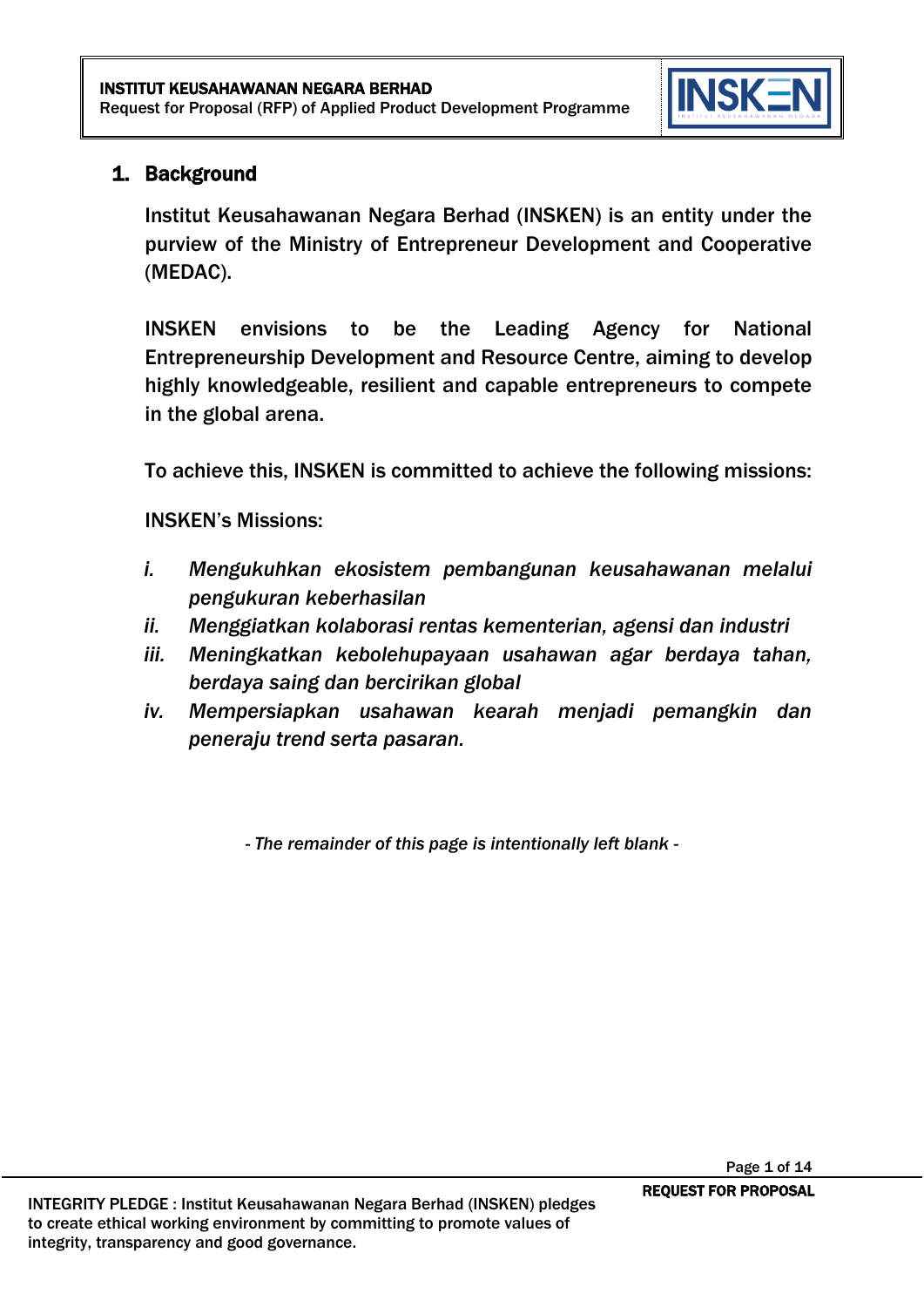

#### 2. Scope of Works

- 2.1 INSKEN is soliciting proposals from qualified service provider(s) to develop and conduct the Applied Product Development Programme (APDP) to scale up entrepreneurs and create viable and sustainable businesses by focusing on Product Development which emphasizes an enhancement and improvement of products developed by the entreprenuers.
- 2.2 Please indicate in your proposal the details below:
	- i. The level of understanding of the content of your modules, whether it is suitable for beginner, intermediate or advance.
	- ii. Specific target group/industry.
	- iii. Any pre-requisite to participate in the module.

| <b>PRODUCT CATEGORY</b> |                                               |  |
|-------------------------|-----------------------------------------------|--|
| PDP1                    | <b>Product Development: Frozen Food</b>       |  |
| PDP <sub>2</sub>        | <b>Product Development: Pes and Sambal</b>    |  |
| PDP3                    | <b>Product Development: Pastry and Bakery</b> |  |
| PDP4                    | <b>Product Development: Snack</b>             |  |
| PDP <sub>5</sub>        | <b>Product Development: Beverage</b>          |  |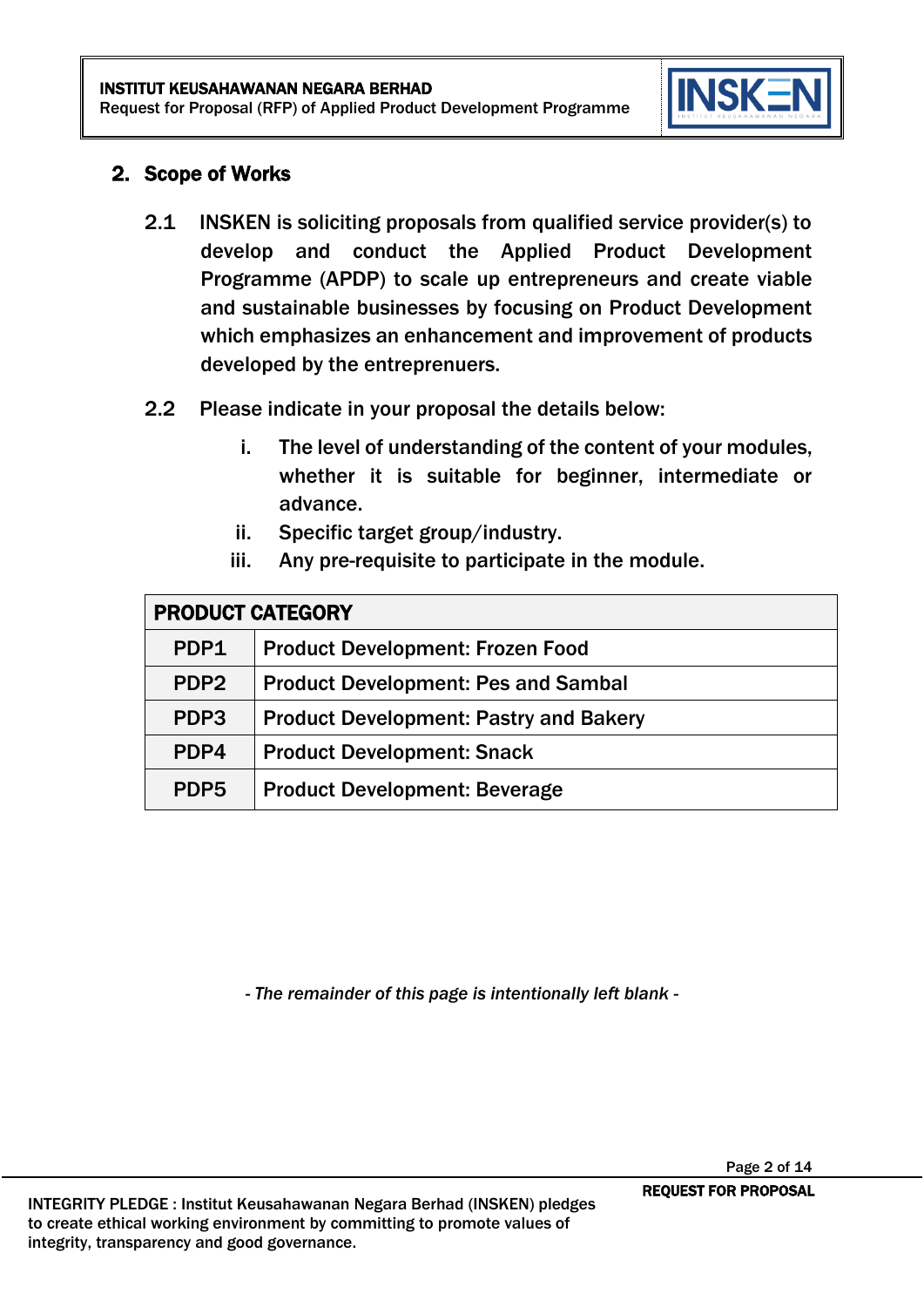

- 2.3 For this RFP, "training" is defined as 'organised activities aimed at imparting instruction and/or information to improve trainees' performance and to help them attain the required level of knowledge or skill for direct applications.
- 2.4 The modules for the programme must be based on direct handson implementation and activity-based which comprised of technical-business know-how focusing on highly viable and sustainable model.
	- 2.5 Service provider(s) may propose additional relevant modules within the segments as mentioned above. Duration of the programme is three (3) months. The workshop must be actionable and problem-solving with relevant real-life experience derived from practitioners and clear measurable outcomes.

#### 3. INSKEN Secretariat's Right to Decline

The INSKEN RFP Secretariat may, at its discretion, may discontinue the RFP; decline to accept any proposal or satisfy its requirement separately from the RFP process.

## 4. Changes to Request for Proposals

The INSKEN RFP Secretariat may, at its discretion, vary the Request for Proposals before the Closing Time. Changes will be posted on the INSKEN website as Revision, beside the original RFP. The service provider(s) is encouraged to regularly monitor the INSKEN website to ensure that any Revisions that may be released is obtained.

# 5. Qualified Service Providers

An experienced service provider(s), from industry players and professionals, trade associations, NGOs or cooperatives with a proven track record in entrepreneurship training and business coaching/ advisor. The service provider(s) proposed to conduct the workshops are required to have sufficient industry and/ or professional experience and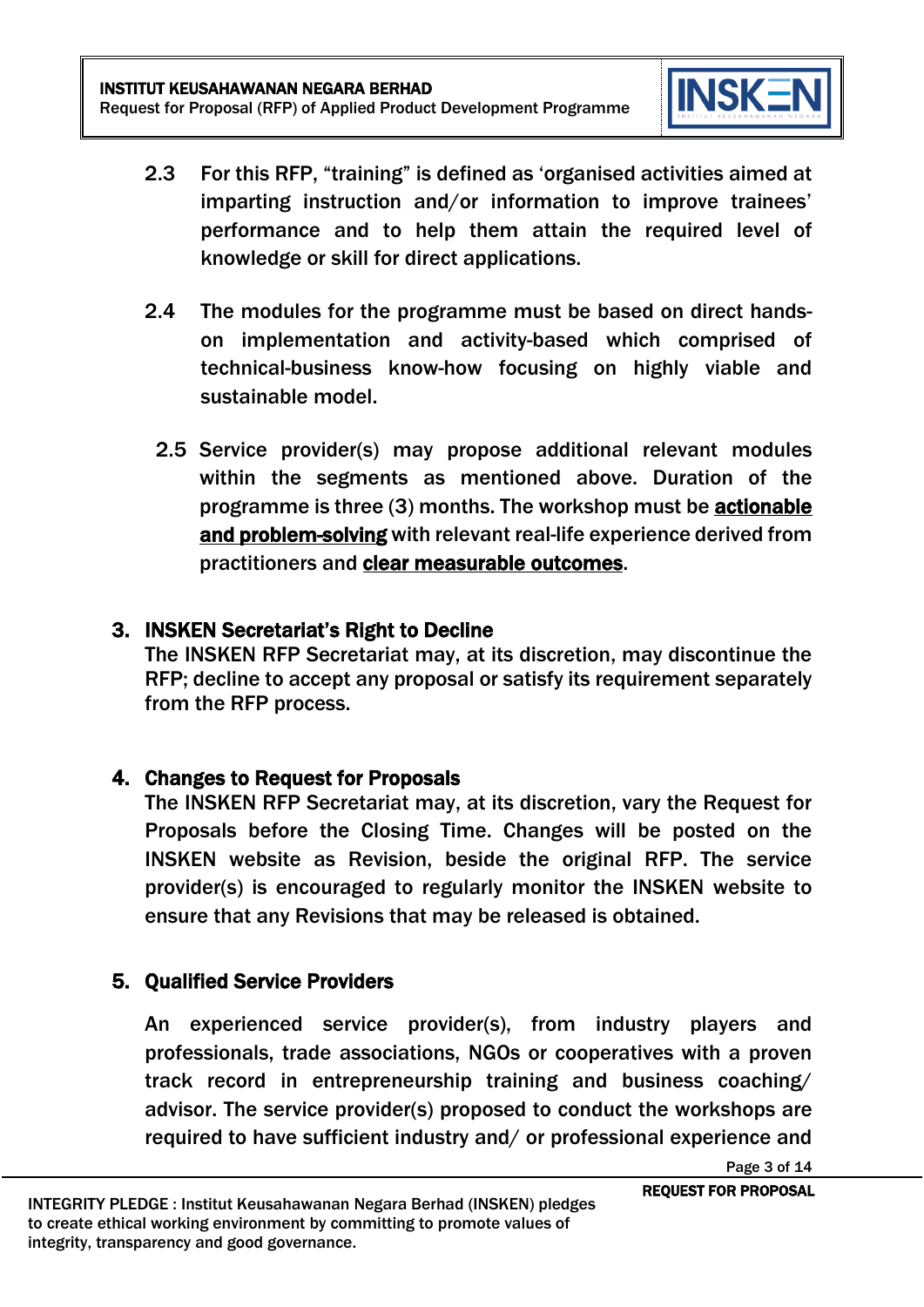

are required to be available to do follow-up consultations as and when needed.

## 6. Copyright of Products and/or Deliverables

- 6.1 Service provider(s) shall acknowledge and agree that INSKEN shall consider any products and/or deliverables created for RFP as a "work made for hire" and all rights to the said products and/or deliverables shall belong exclusively to INSKEN in the case of products and/or deliverable developed and funded by INSKEN.
- 6.2 The Service provider(s) is prohibited from disseminating products and/or deliverable developed and funded under this programme to other parties without the prior written consent of INSKEN.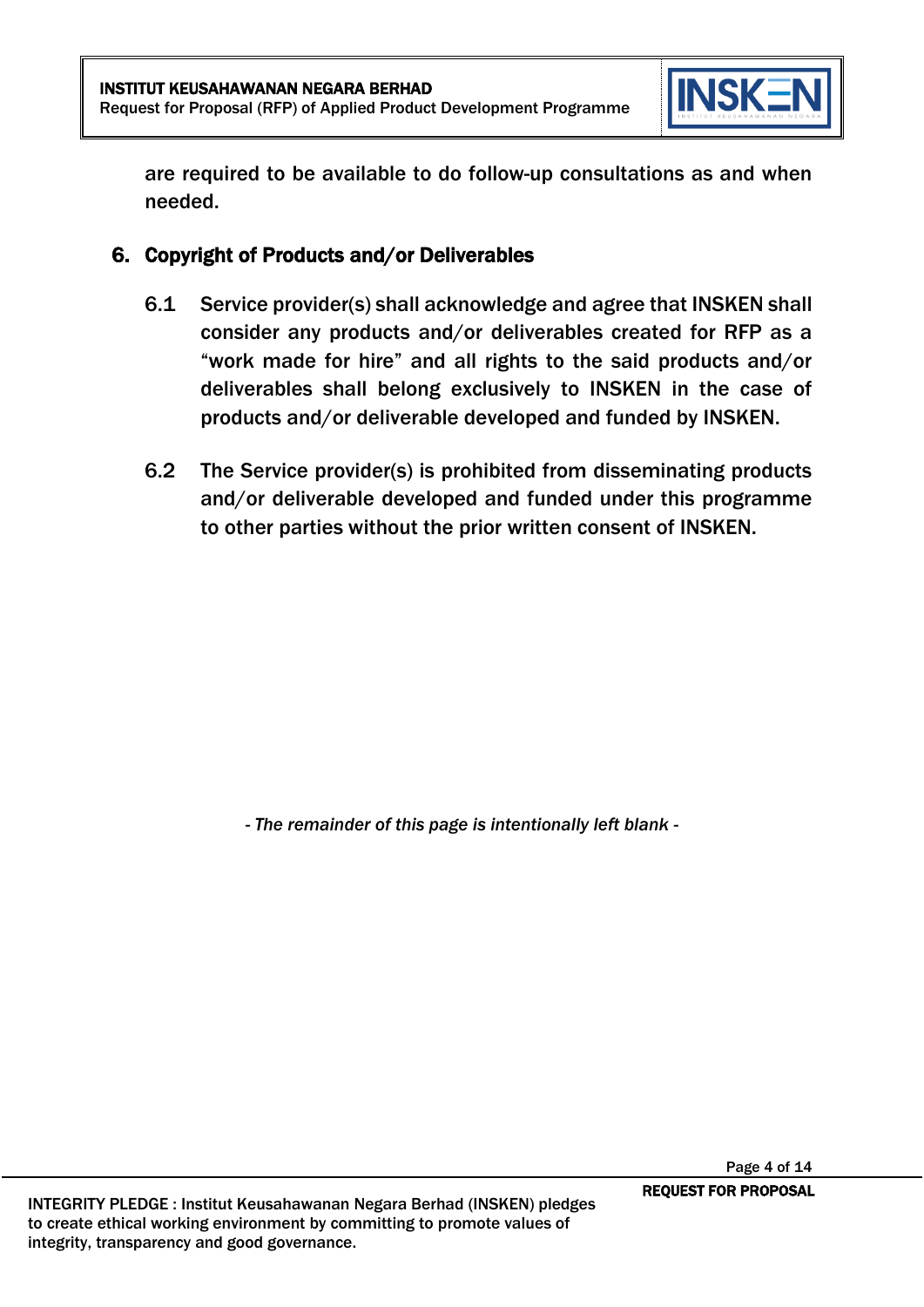

## 7. Key Dates and Details

An RFP process will be conducted as per the schedule below:

| <b>NO</b>               | <b>ACTIVITY</b>                                          | <b>DATES</b>                                                                                                                                                                                                                                                                                                                                                                                                                                                                                                                                                           |
|-------------------------|----------------------------------------------------------|------------------------------------------------------------------------------------------------------------------------------------------------------------------------------------------------------------------------------------------------------------------------------------------------------------------------------------------------------------------------------------------------------------------------------------------------------------------------------------------------------------------------------------------------------------------------|
| $\mathbf 1$             | <b>Issuance of RFP document</b>                          | 04th March 2022                                                                                                                                                                                                                                                                                                                                                                                                                                                                                                                                                        |
| $\overline{2}$          | Deadline to register for RFP<br>briefing                 | 09th March 2022                                                                                                                                                                                                                                                                                                                                                                                                                                                                                                                                                        |
| 3                       | <b>Briefing on RFP document</b>                          | 11 <sup>th</sup> March 2022                                                                                                                                                                                                                                                                                                                                                                                                                                                                                                                                            |
| $\overline{\mathbf{4}}$ | <b>Closing date for RFP</b><br>submission of proposal(s) | 18th March 2022                                                                                                                                                                                                                                                                                                                                                                                                                                                                                                                                                        |
| 5                       | <b>Method to Submit Proposal</b>                         | Proposals must be submitted in<br>electronic copy, indicating the<br>proposal header.<br>Eg. RFP2022/C1/APDP<br><b>Training Providers are requested to</b><br>refer to "Sample of Proposal" and it<br>can be downloaded at the following<br>link, www.insken.gov.my/rfp.<br>The proposal (in PDF and/or PPT<br>format) to be submitted to<br>rfp@insken.gov.my<br>Proposals submitted in any manner<br>other than as detailed in this<br>paragraph, or are submitted after<br>the deadline shall be deemed to be<br>invalid and may be excluded from<br>consideration. |
| 6                       | Proposal<br>Pitching/Screening<br>(Selected Proposals)   | 25th March 2022                                                                                                                                                                                                                                                                                                                                                                                                                                                                                                                                                        |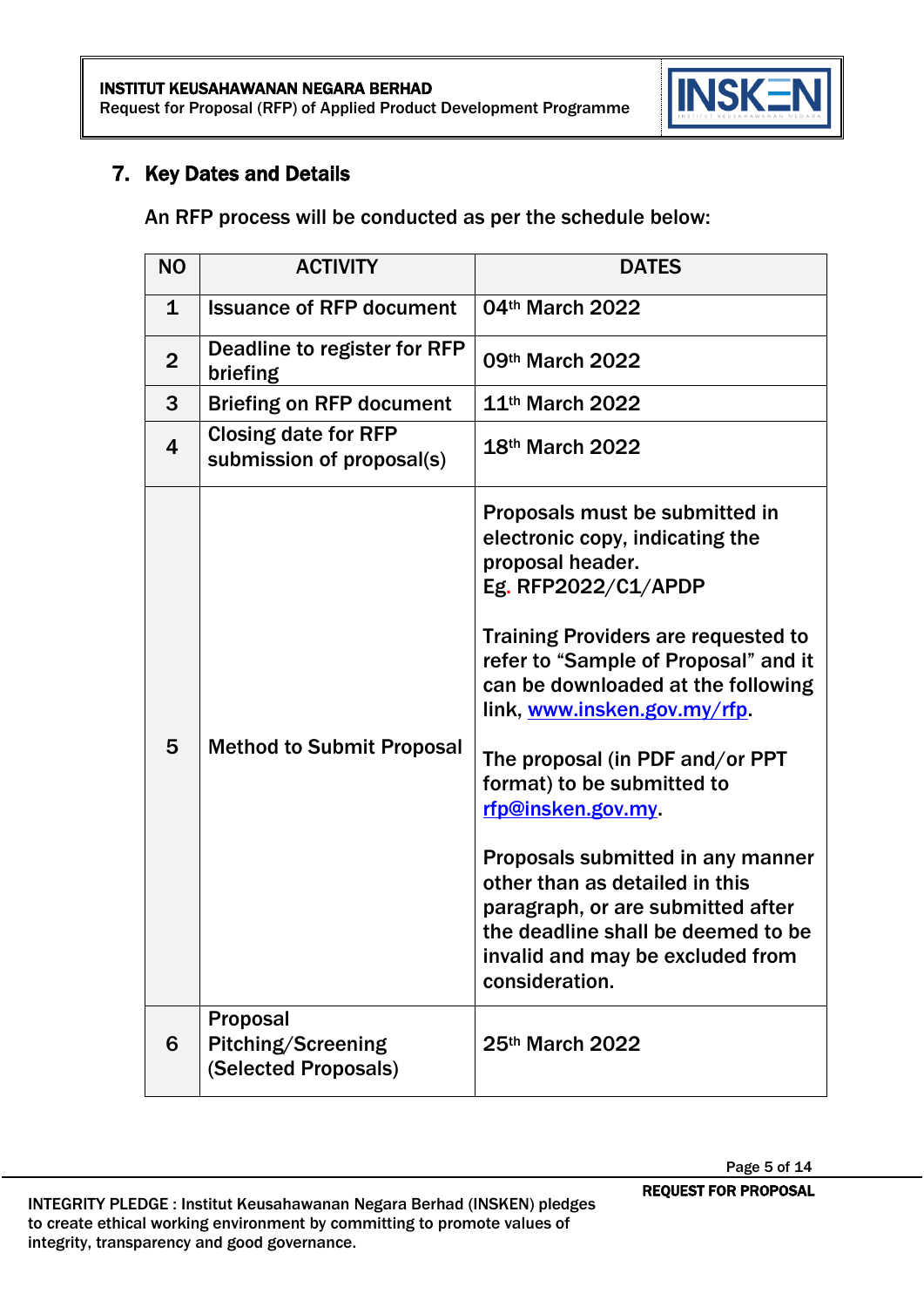

|   | <b>Appointment of Service</b><br>Provider(s) | 28th March 2022                    |
|---|----------------------------------------------|------------------------------------|
| 8 | <b>Professional Work</b><br><b>Commences</b> | 1 <sup>st</sup> April 2022 onwards |

Should the Service provider(s) did not receive any response from INSKEN, within three (3) months from the submission date, the application is considered to be unsuccessful.

#### 8. Content of the Proposals

All proposals must include the following information:

| <b>PART</b> | <b>REQUIREMENTS</b>                                                                                                                                                                                                                                                                                                                                                                                                                                             |
|-------------|-----------------------------------------------------------------------------------------------------------------------------------------------------------------------------------------------------------------------------------------------------------------------------------------------------------------------------------------------------------------------------------------------------------------------------------------------------------------|
| A           | Company profile and credentials, trainers and coaches' profile.<br>(Please limit to a maximum of 2 pages)                                                                                                                                                                                                                                                                                                                                                       |
| B           | Please specify on<br>Specific target group / industry<br>Suitability for the module (was developed) for beginner,<br>intermediate or advanced<br>Any pre-requisite to participate in the module<br>(Please limit to a maximum of 1 page)                                                                                                                                                                                                                        |
| C           | Detailed modules and program specifications including:<br><b>Target participants</b><br>Learning objective (what we want to achieve in this module?<br>Min 3, max 7 objectives)<br>Module KPI (at the end of the program what are the<br>outcomes that participants will bring back for immediate<br>application in their day-to-day business.<br><b>Modules content in details</b><br>Instructional guide<br>$\bullet$<br>(Please limit to maximum of 6 pages) |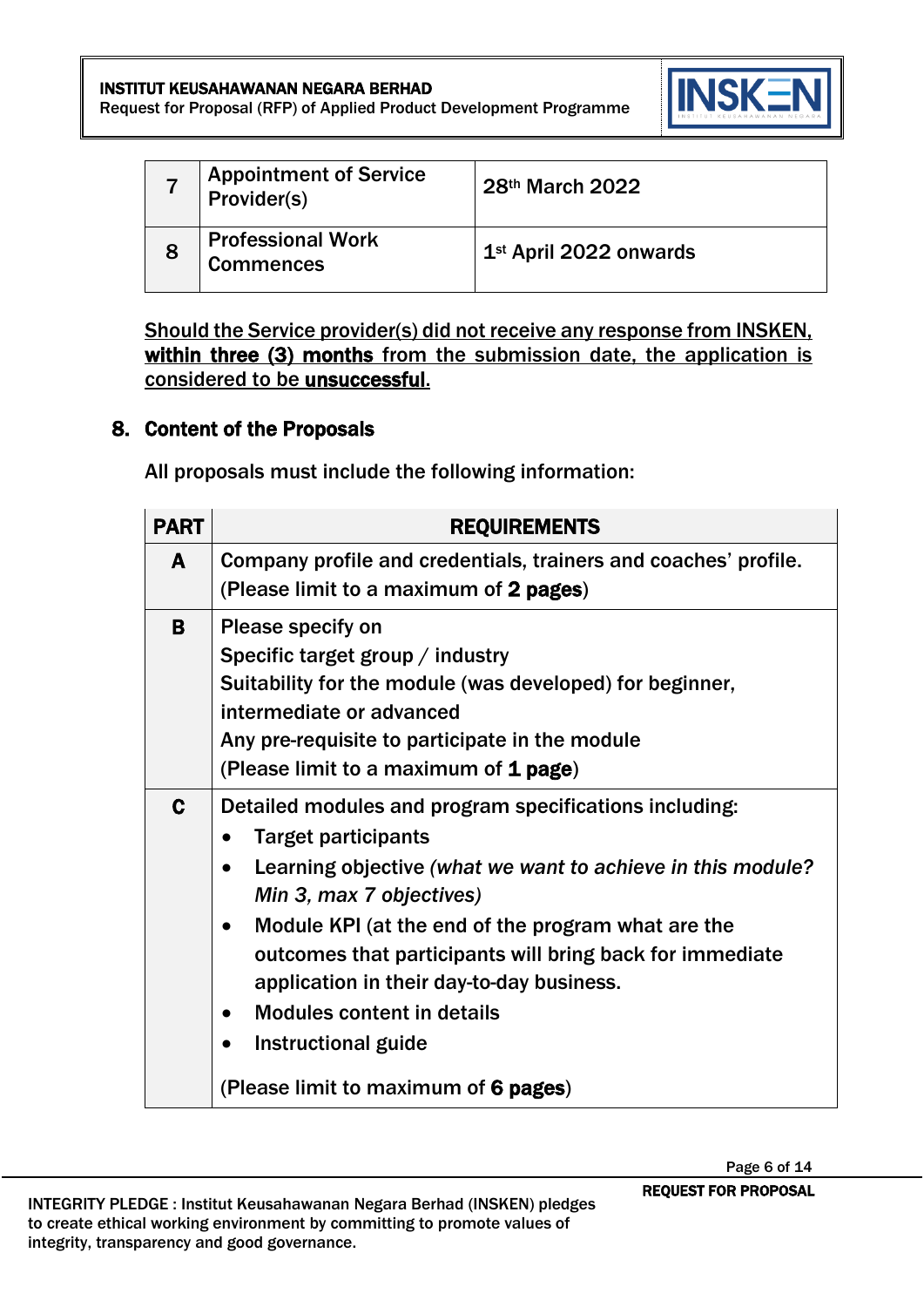

D Costing breakdown by components covering training and coaching delivery, programme evaluation and management. (Please limit maximum 1 page per workshop)

# Total Maximum page for RFP: 10 pages ONLY

#### 9. Evaluation of Proposals

- 9.1 The evaluation panel will evaluate proposals to determine the most an appropriate content and outcomes. The panel will consist of members appointed at the INSKEN RFP Secretariat's discretion.
- 9.2 The criteria for evaluation will be assessed as outlined follow:

| <b>NO</b>      | <b>CRITERIA</b>                                                                                                                                                                                                                                                     | <b>PERCENTAGE</b> |
|----------------|---------------------------------------------------------------------------------------------------------------------------------------------------------------------------------------------------------------------------------------------------------------------|-------------------|
| $\mathbf{1}$   | <b>ORGANISATIONAL INFORMATION</b><br>Experience of the organisations, and consultants<br>in development of entrepreneurship training and<br>coaching programmes, 2021 turnover<br><b>of</b><br>company, manpower and its success stories<br>(testimony and contact) | <b>20%</b>        |
| $\overline{2}$ | TRAINING/ WORKSHOP PROGRAMMES<br><b>INFORMATION AND EXPECTED OUTCOMES</b><br><b>Detailed</b><br>information on training/ coaching<br>approaches and methodologies, implementation<br>plans and outcome-based KPI                                                    | 60%               |
| 3              | <b>BUDGET</b><br>Detailed cost information to support the proposed<br>programmes<br>(All matters pertaining to the logistic such as<br>accommodations for trainer & assistant (twin<br>sharing), flight ticket/transportation, will be borne<br>by INSKEN)          | 20%               |
|                | <b>TOTAL</b>                                                                                                                                                                                                                                                        | 100%              |

REQUEST FOR PROPOSAL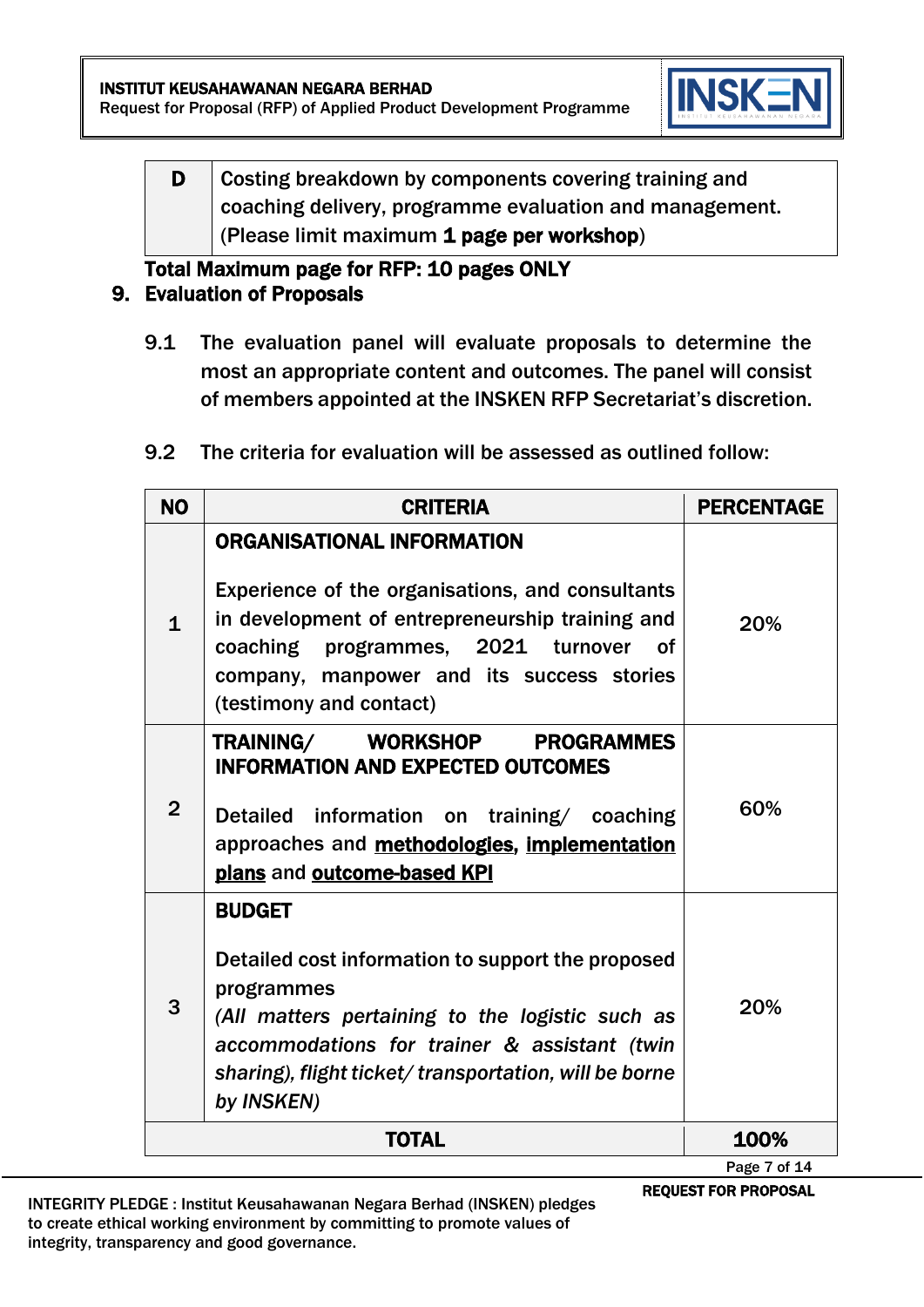

Only shortlisted Service provider(s) will be contacted and may be required to present their proposals to the selection panel.

## 10.Submission

- 10.1 All documentation submitted as part of the Proposal must be in English.
- 10.2 Service provider(s) are required to include all information specified in this RFP in their Proposal. Service provider(s) accept that their failure to provide all information required, in the format specified may result in their Proposal being considered as a non-confirming proposal and could be rejected.

## 11.No Contract or Undertaking

Nothing in this RFP will be construed to create any binding contract (express or implied) between INSKEN RFP Secretariat and any Service provider(s) until a written Contract, if any, is entered into by the parties.

#### 12.Conflict of Interest

- 12.1 Conflict of interest can be defined as any situation in which an individual or organisation is in a position to exploit his/her professional or official capacity in some way for personal or corporate benefit.
- 12.2 Service provider(s) must notify the INSKEN RFP Secretariat immediately if any actual, potential or perceived conflict of interest arises after submission of a proposal (a perceived conflict of interest is one in which a reasonable person would think that the person's judgement and/or actions are likely to be compromised).
- 12.3 If any actual or potential conflicts of interest arise for a Service provider(s), the INSKEN RFP Secretariat may: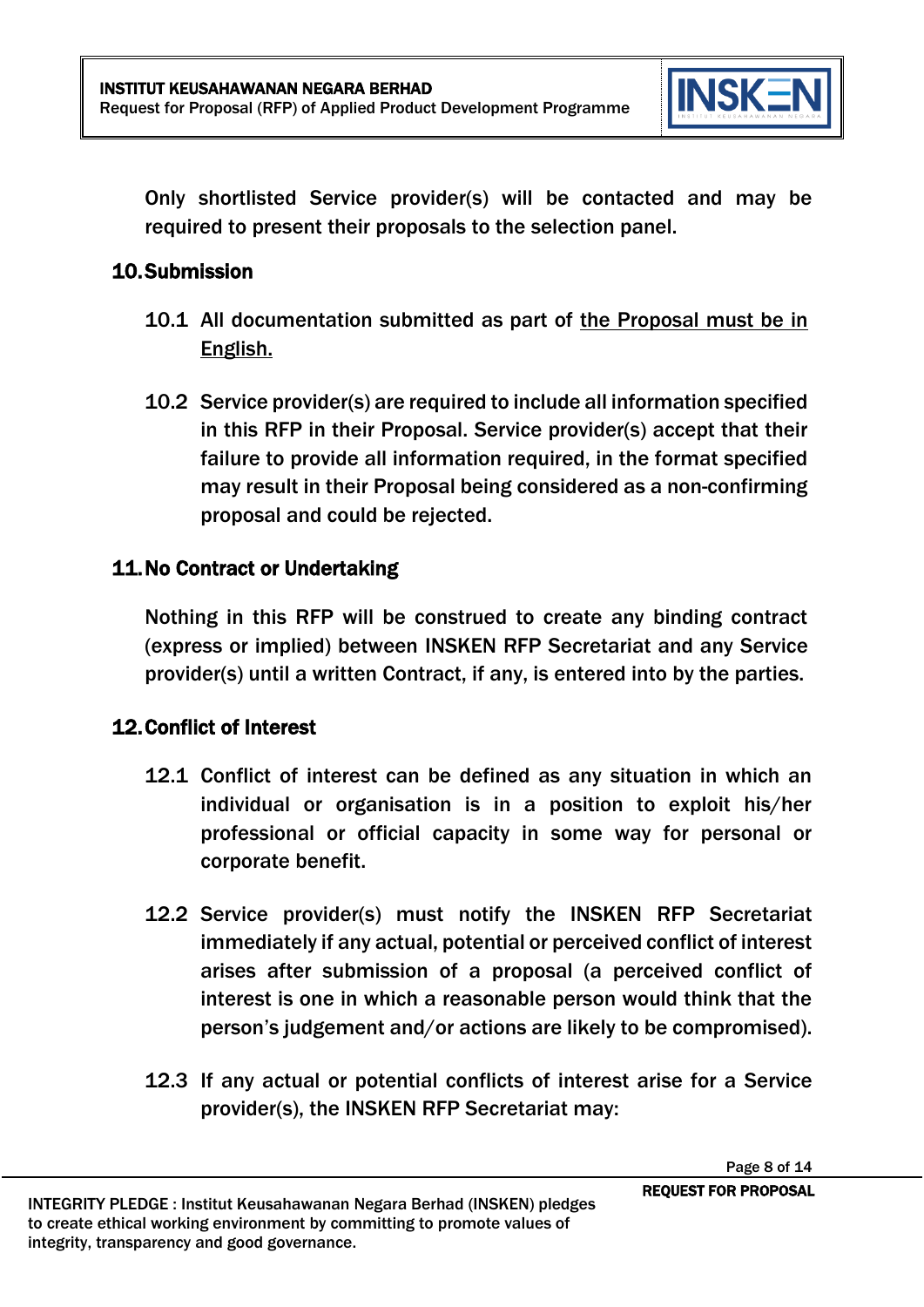

- (a) enter into discussions to seek and resolve such conflict of interest;
- (b) disregard the Proposal submitted by such a Service provider(s); or
- (c) take any other action that INSKEN considers appropriate.

## 13.References

As part of the evaluation of proposal process, the INSKEN RFP Secretariat, at its discretion, may request from the Service provider(s) information on past experience claimed as stated in the submitted proposal, including contact details of referees.

## 14.Administrative matters

- 14.1 Service provider(s) interested in participating in the Request for Proposal (RFP) process must read this RFP document.
- 14.2 INSKEN reserves the right to accept or reject any or all proposals received, to negotiate with any qualified proposer, or to cancel in part or in its entirety this RFP process if it is in its best interest to do so without giving any reason whatsoever. This RFP does not commit INSKEN to award funding or pay any cost incurred in the preparation of the proposals.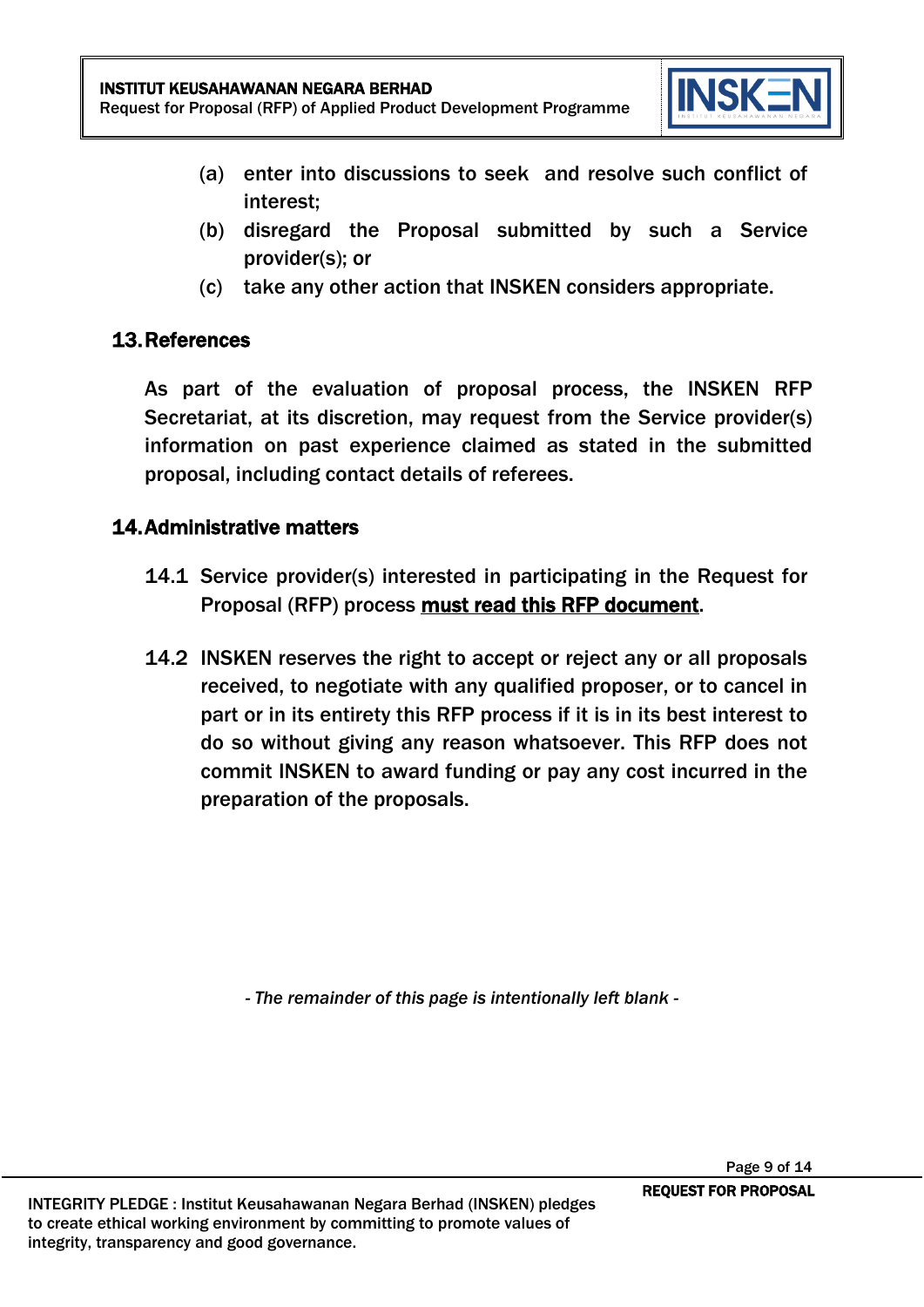

## RFP FREQUENTLY ASKED QUESTIONS

| <b>NO</b>      | <b>QUESTION</b>                                                                                                 | <b>ANSWER</b>                                                                                                                                   |
|----------------|-----------------------------------------------------------------------------------------------------------------|-------------------------------------------------------------------------------------------------------------------------------------------------|
| $\mathbf{1}$   | Can we submit<br>more than one<br>application/<br>module?                                                       | Yes.<br>Please submit your Part A once only. But for<br>the details on Part B, C and D must be<br>submitted based on the module, separately.    |
| $\overline{2}$ | Can we submit<br>an RFP with the<br>similar contents<br>of a module that<br>we've delivered<br>at other agency? | Yes.<br>But we give priority to the topics and module<br>contents not offered by other agencies/<br>market and meet the needs of entrepreneurs. |
| 3              | <b>Will INSKEN hold</b><br>the copyrights of<br>our module<br>content?                                          | No.<br>We do not hold any copyrights of the module<br>and you may use the module for other<br>agencies.                                         |
| 4              | Can I submit an<br><b>RFP</b> in another<br>format?                                                             | No.<br>Submit your proposal utilizing the template<br>provided. Please download "sample of<br>proposal at www.insken.gov.my/rfp.                |
| 5              | Do I need to<br>submit our RFP<br>in hardcopy?                                                                  | No need to send in hardcopy. We accept an<br>RFPs (in PDF and/or PPT format), sent to<br>rfp@insken.gov.my                                      |
| 6              | <b>Will INSKEN</b><br>contact me after<br>receiving my<br>RFP?                                                  | <b>Yes</b><br>We will send you a notice upon receipt of your<br><b>RFP</b> document.                                                            |
| 7              | How long does an<br><b>RFP filtering and</b><br>selection process<br>take?                                      | Please refer to item 6 (an RFP timeline), in an<br><b>RFP</b> document.                                                                         |

REQUEST FOR PROPOSAL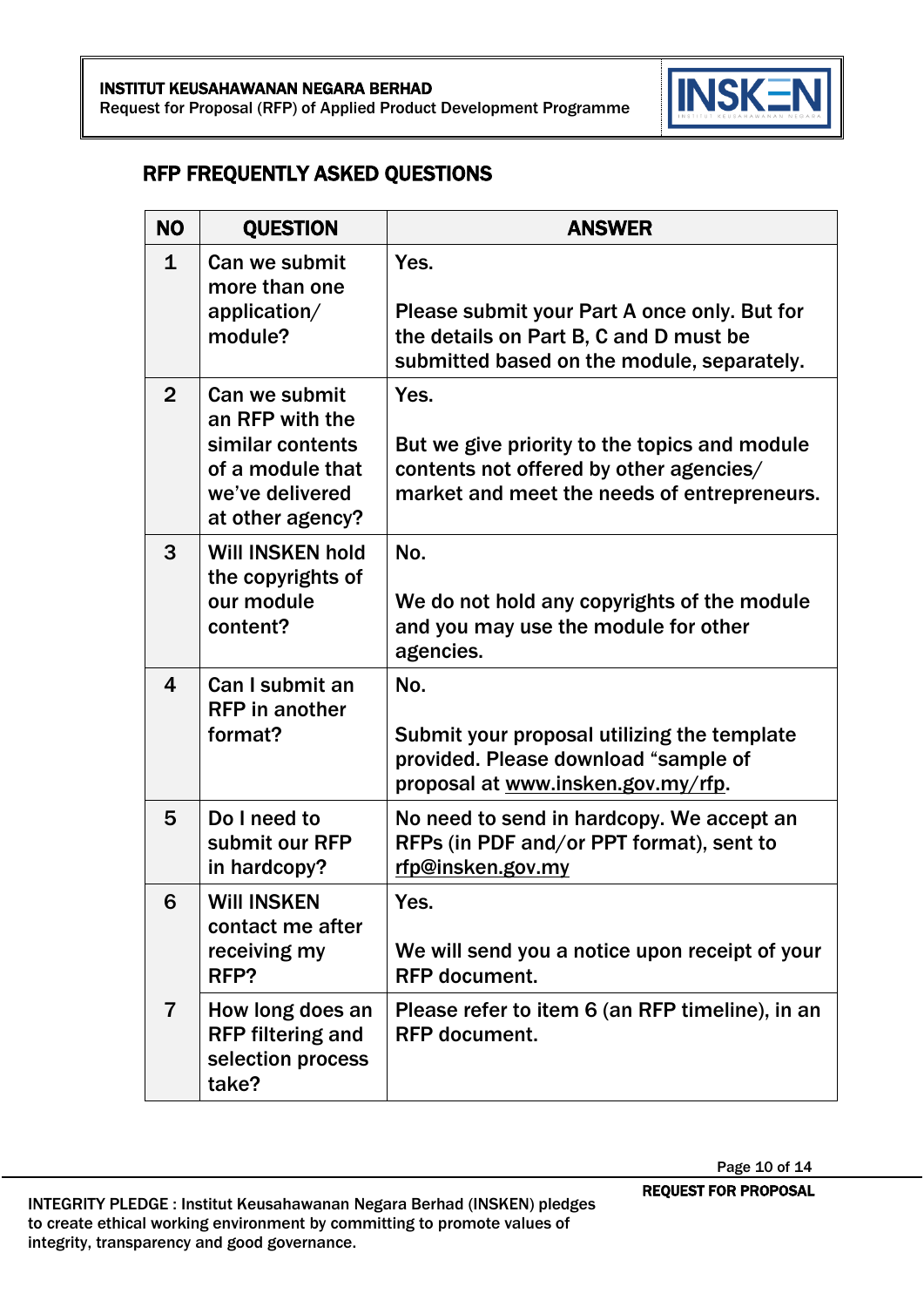INSTITUT KEUSAHAWANAN NEGARA BERHAD Request for Proposal (RFP) of Applied Product Development Programme



| 8  | If I am an<br>existing provider<br>at INSKEN, do I<br>need to resubmit<br>an RFP?                                    | Yes.<br>You are encouraged to resubmit an RFP by<br>enhancing the contents of the module based<br>on feedback received from participants and<br><b>INSKEN.</b>                                                          |
|----|----------------------------------------------------------------------------------------------------------------------|-------------------------------------------------------------------------------------------------------------------------------------------------------------------------------------------------------------------------|
| 9  | If we are<br>selected, do we<br>have to attend<br>with the trainer<br>for an RFP<br>Session?                         | Yes, that's right.<br>Trainers are required to attend an the RFP<br>session as scheduled because questions will<br>be asked based on the module. The RFP<br>session will be cancelled if the trainer is not<br>present. |
| 10 | Can we reject the<br>offer if it doesn't<br>meet our<br>expectations or<br>overlapping with<br>other<br>commitments? | Yes you can.<br>We will not blacklist your company for future<br>applications.                                                                                                                                          |
| 11 | <b>How INSKEN</b><br>make an<br>evaluation and<br>selection for your<br>provider?                                    | The selection is made based on the score<br>rating on module contents, module outcomes,<br>trainer experience and knowledge and fee by<br>the assessment panel.                                                         |
| 12 | What is an RFP<br>presentation<br>format?                                                                            | The format of the RFP presentation are as<br>follows<br>10 minutes : presentation<br>05 minutes : question & answer<br>$\bullet$<br>05 minutes : break before the next<br>presentation                                  |
| 13 | Can an industry<br>player with no<br>experience in<br>training/<br>coaching/<br>mentoring,<br>submit an RFP?         | Yes.<br>We value the experience of the industry<br>players in the industry for the benefit of<br>entrepreneurs.                                                                                                         |

REQUEST FOR PROPOSAL